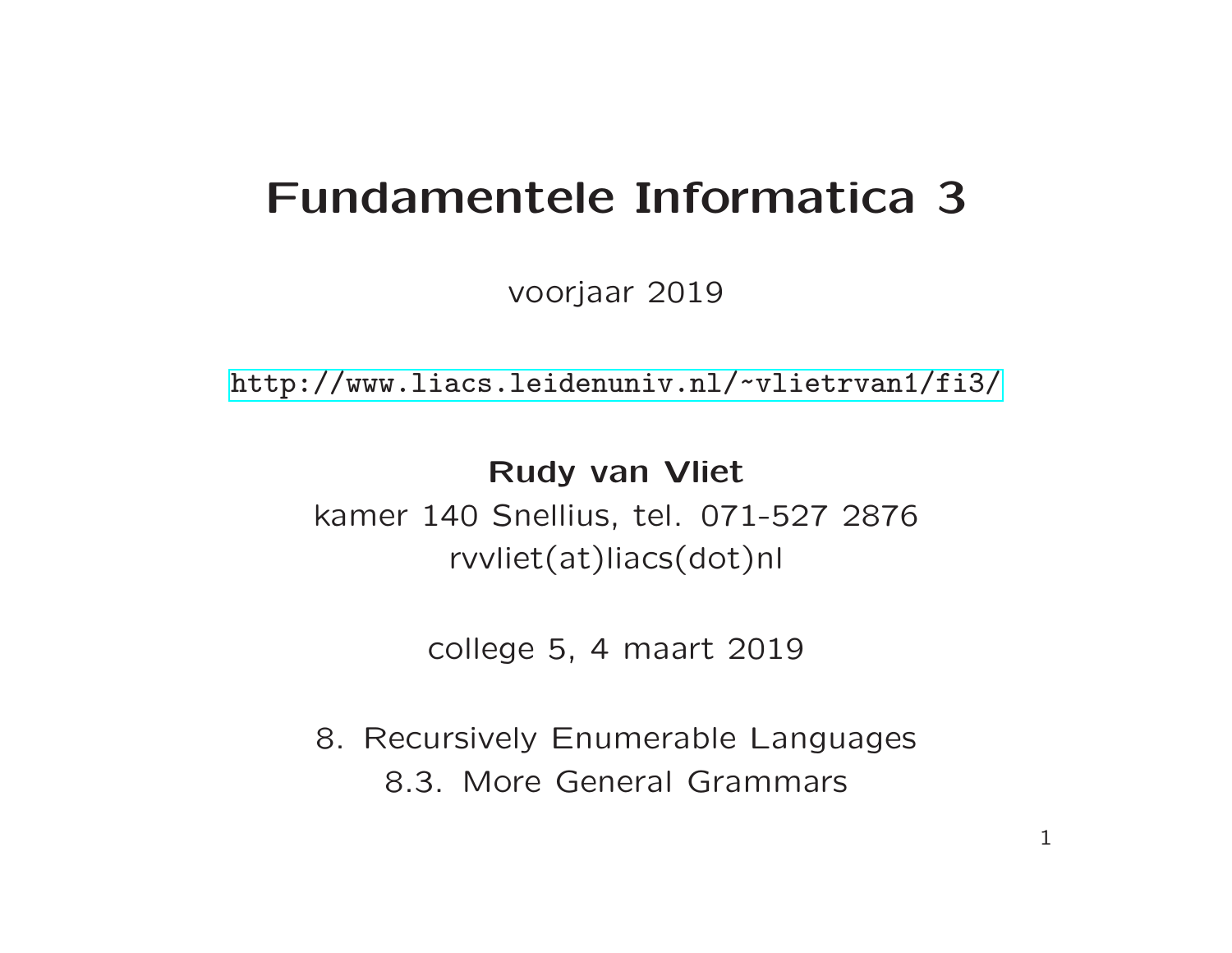Huiswerkopgave

Voor 0.4pt

Inleveren: maandag 25 maart 2019, 11:05 uur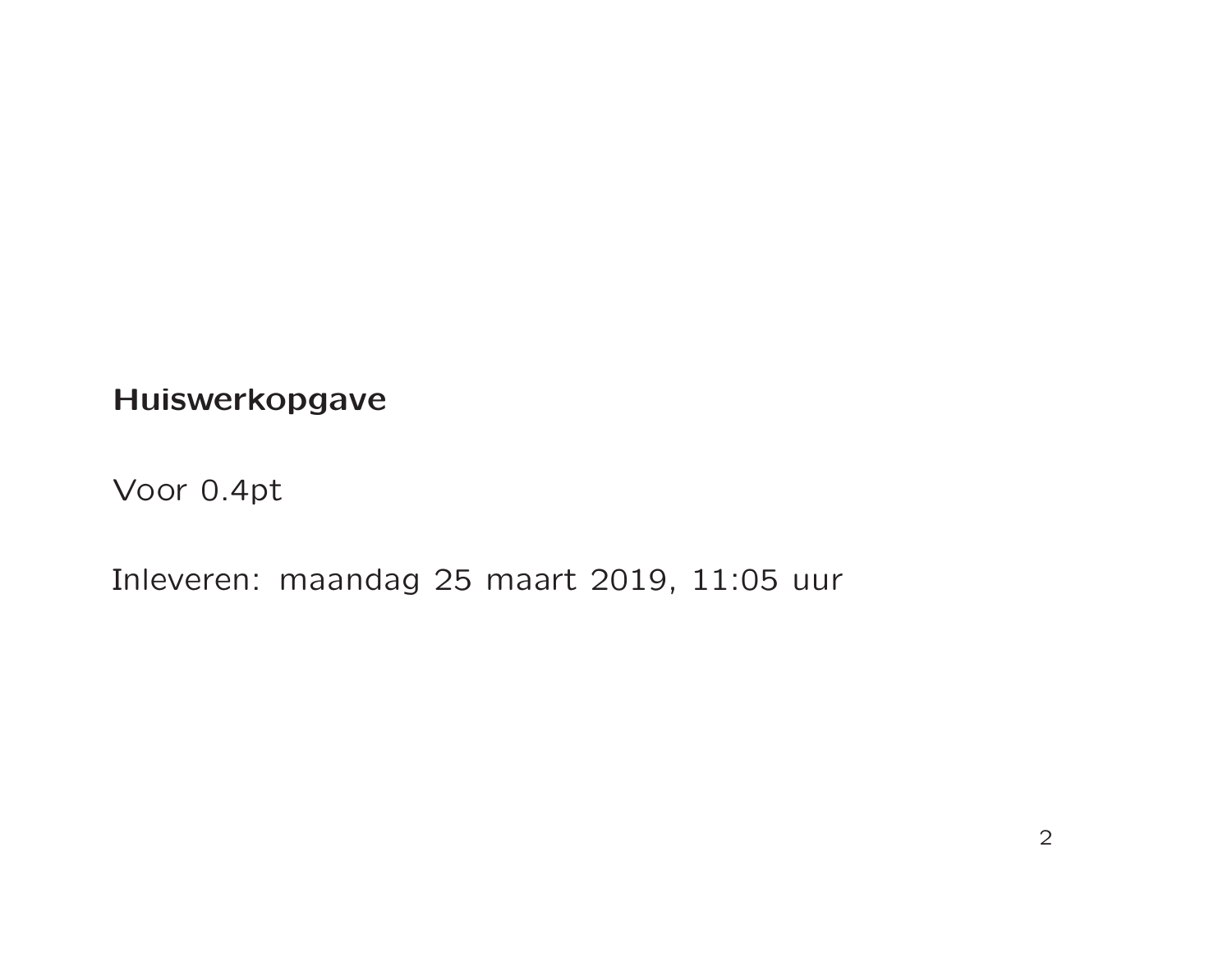# 8.3. More General Grammars

| reg. languages        | FA          | reg. grammar     | reg. expression |
|-----------------------|-------------|------------------|-----------------|
| determ. cf. languages | <b>DPDA</b> |                  |                 |
| cf. languages         | <b>PDA</b>  | cf. grammar      |                 |
| cs. languages         | LBA         | cs. grammar      |                 |
| re. languages         | TM          | unrestr. grammar |                 |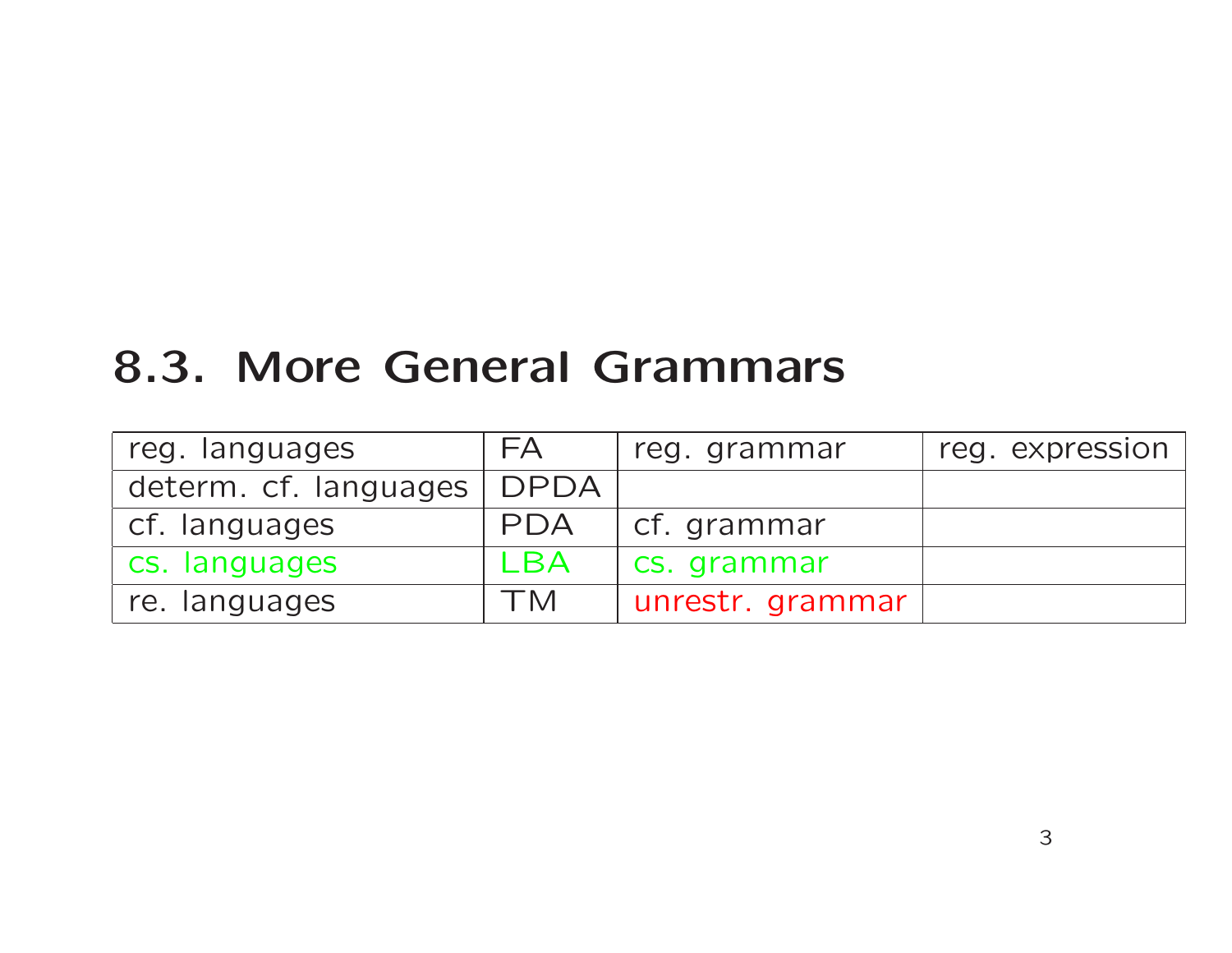A slide from lecture 1

### FI2: Pumping Lemma for CFLs

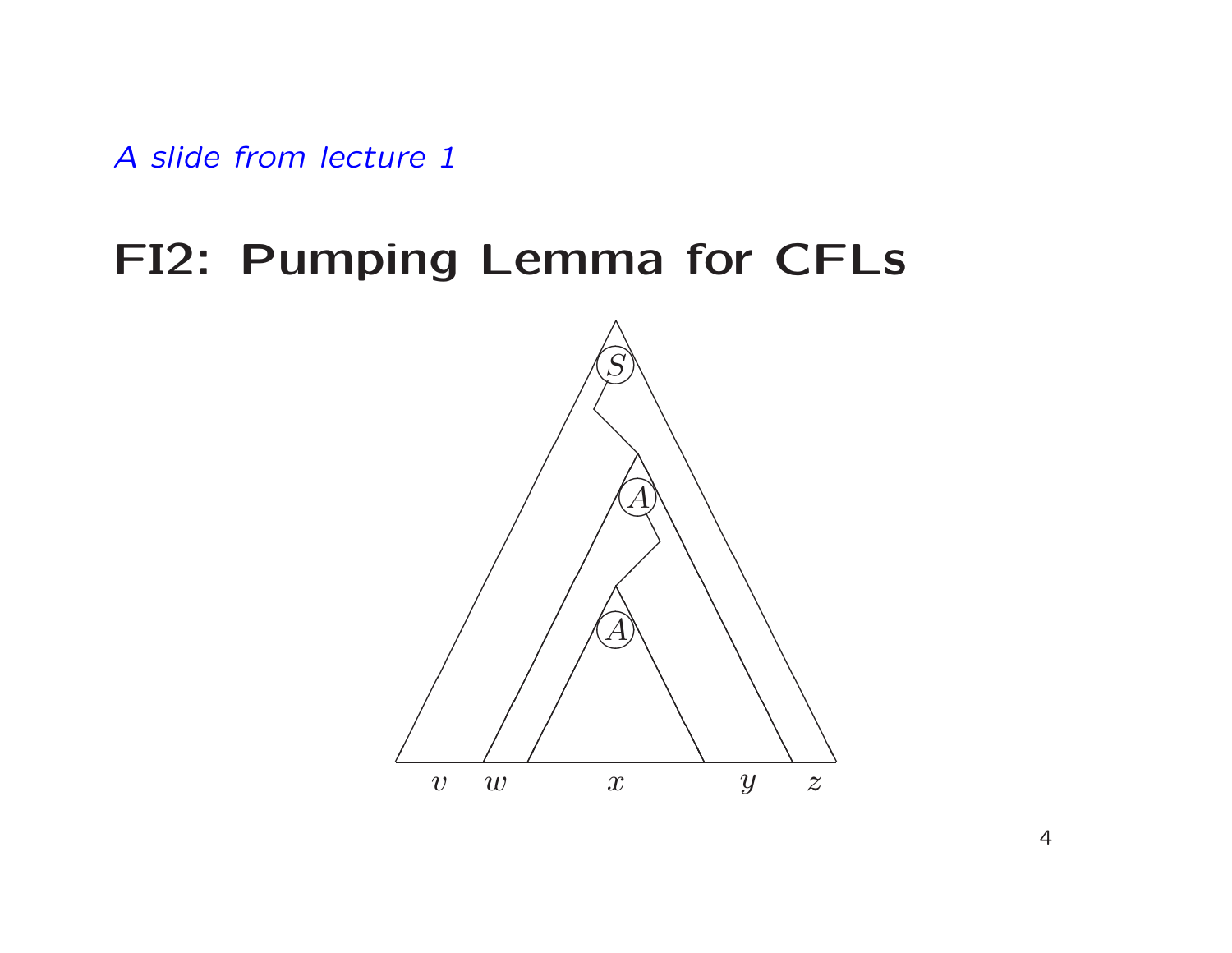#### A slide from lecture 1 FI2: Pumping Lemma for CFLs



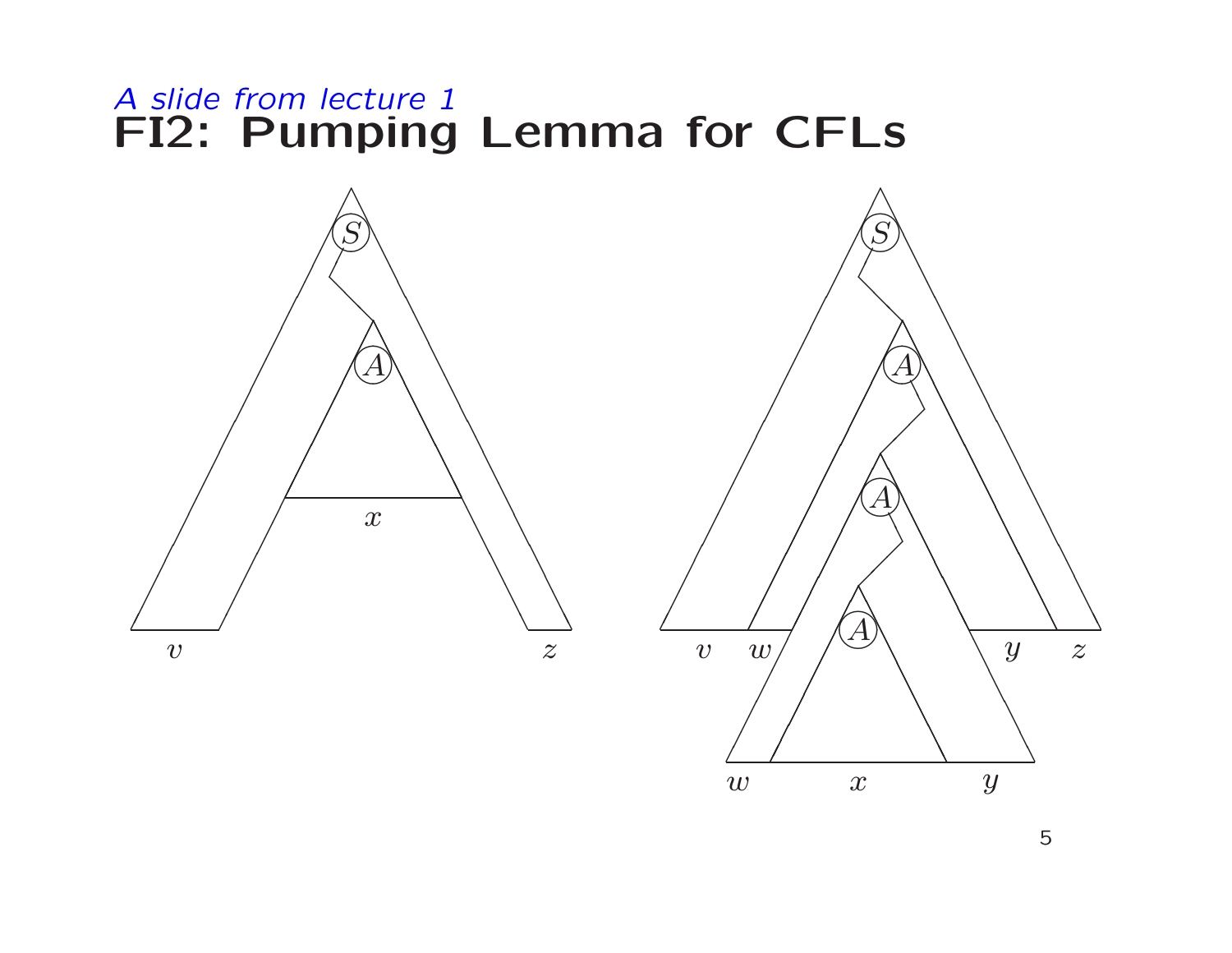#### Definition 8.10. Unrestricted grammars

An unrestricted grammar is a 4-tuple  $G = (V, \Sigma, S, P)$ , where V and  $\Sigma$  are disjoint sets of variables and terminals, respectively, S is an element of V called the start symbol, and P is a set of productions of the form

$$
\alpha \to \beta
$$

where  $\alpha, \beta \in (V \cup \Sigma)^*$  and  $\alpha$  contains at least one variable.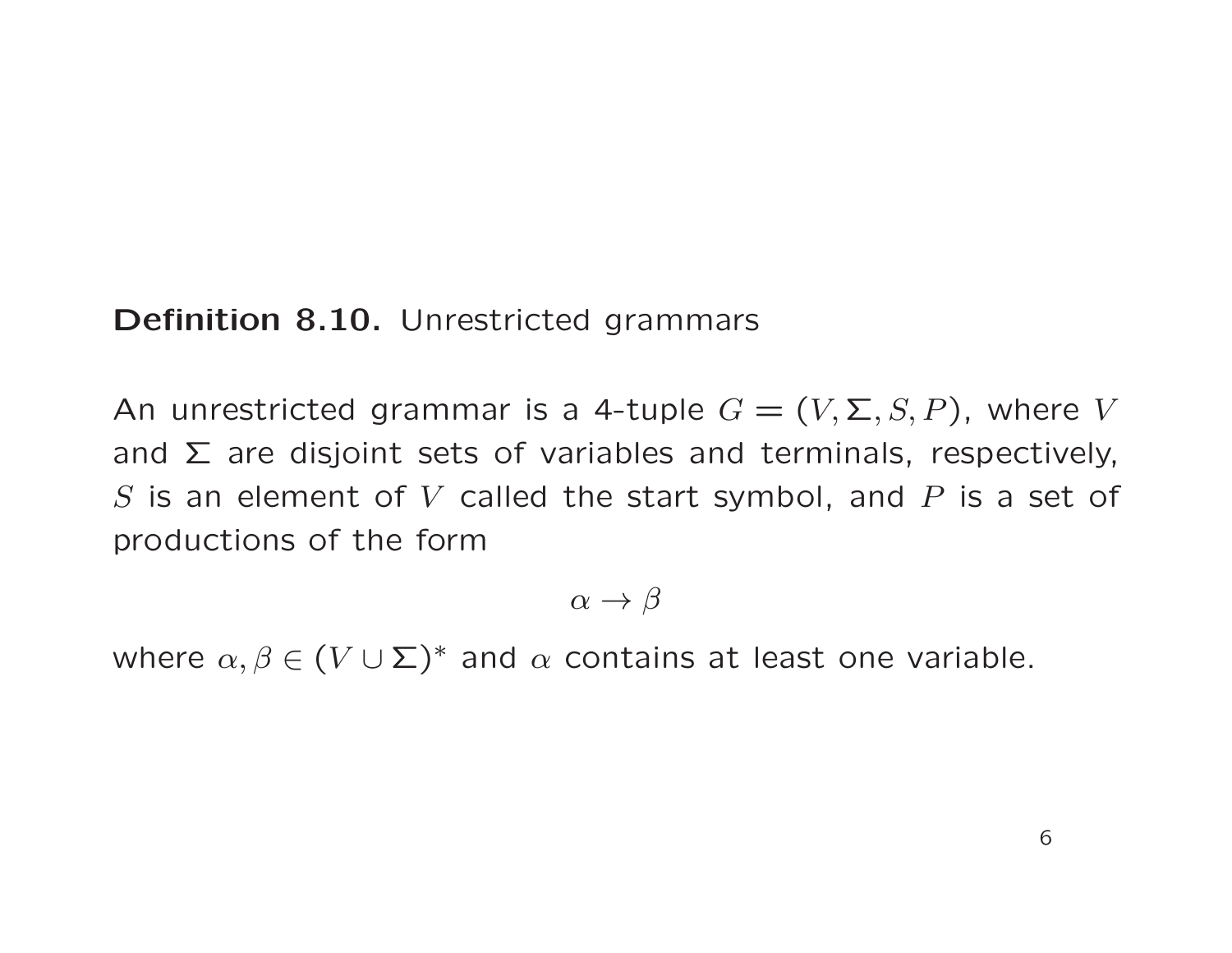Notation as for CFGs:

$$
\alpha \Rightarrow_G^* \beta
$$
  

$$
L(G) = \{ x \in \Sigma^* \mid S \Rightarrow_G^* x \}
$$

but. . .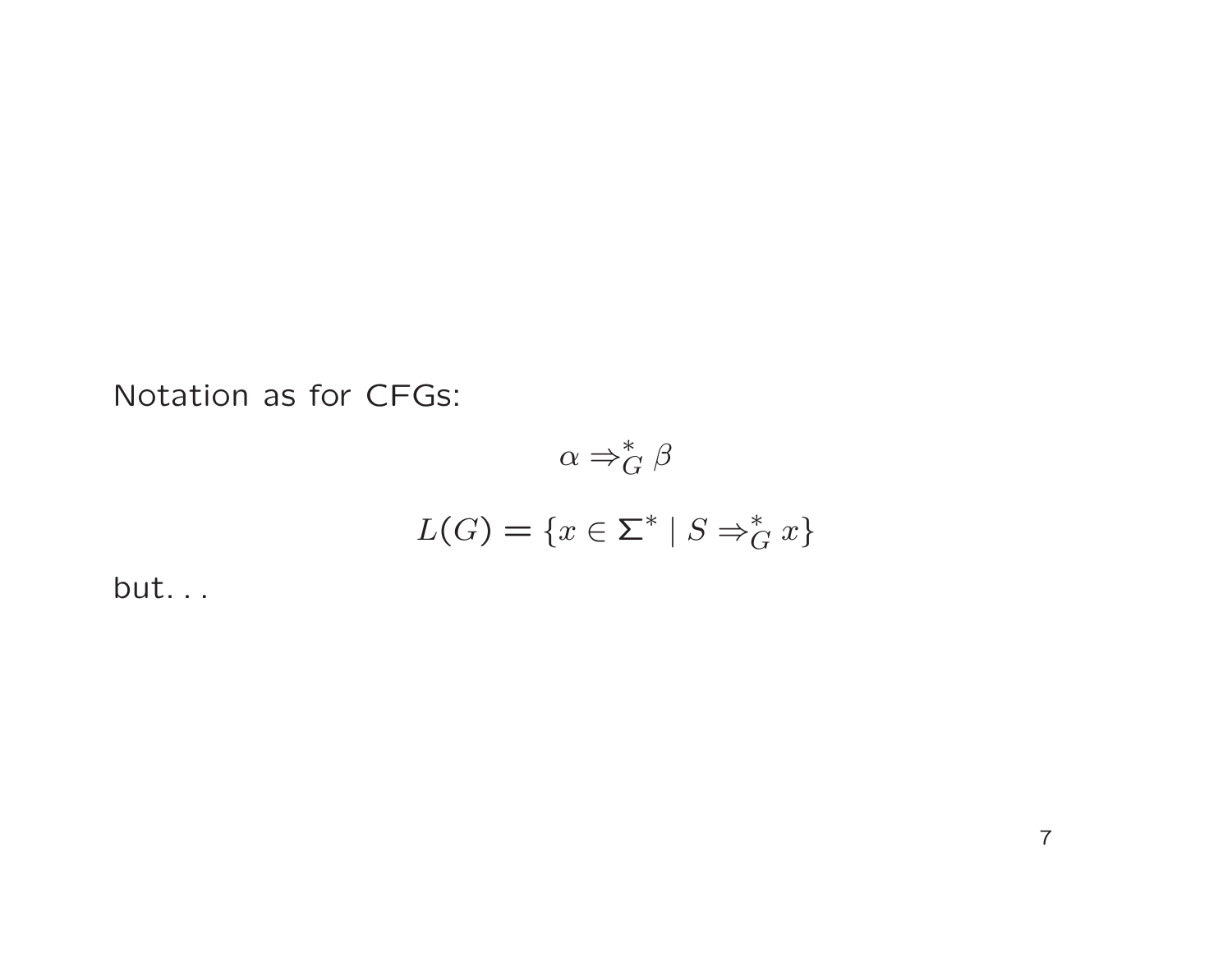**Example 8.12.** A Grammar Generating  $\{a^n b^n c^n \mid n \ge 1\}$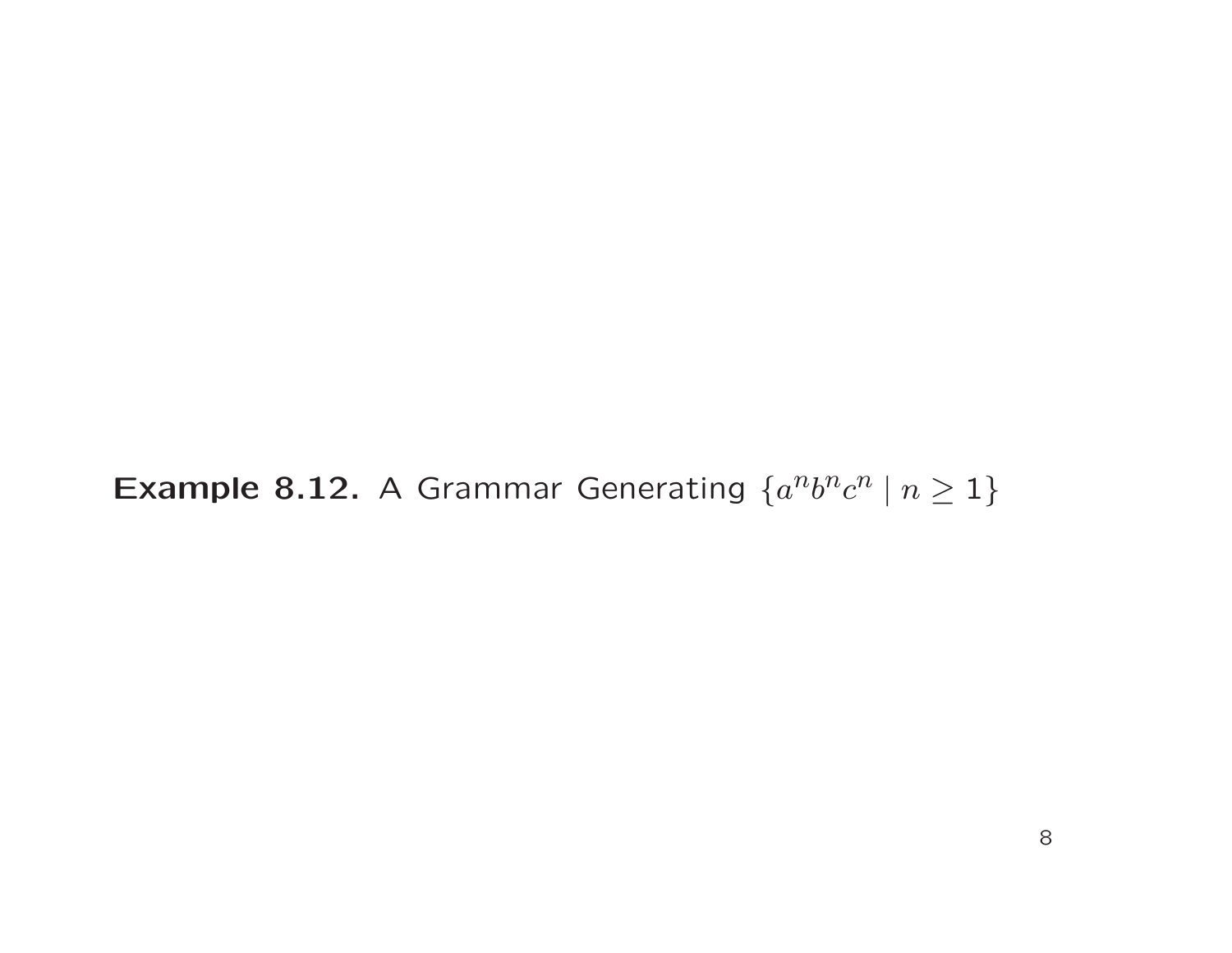**Example 8.12.** A Grammar Generating  $\{a^n b^n c^n \mid n \geq 1\}$ 

#### $S \rightarrow SABC \mid LABC$

#### $BA \rightarrow AB$   $CB \rightarrow BC$   $CA \rightarrow AC$

 $LA \rightarrow a$   $aA \rightarrow aa$   $aB \rightarrow ab$   $bB \rightarrow bb$   $bC \rightarrow bc$   $cC \rightarrow cc$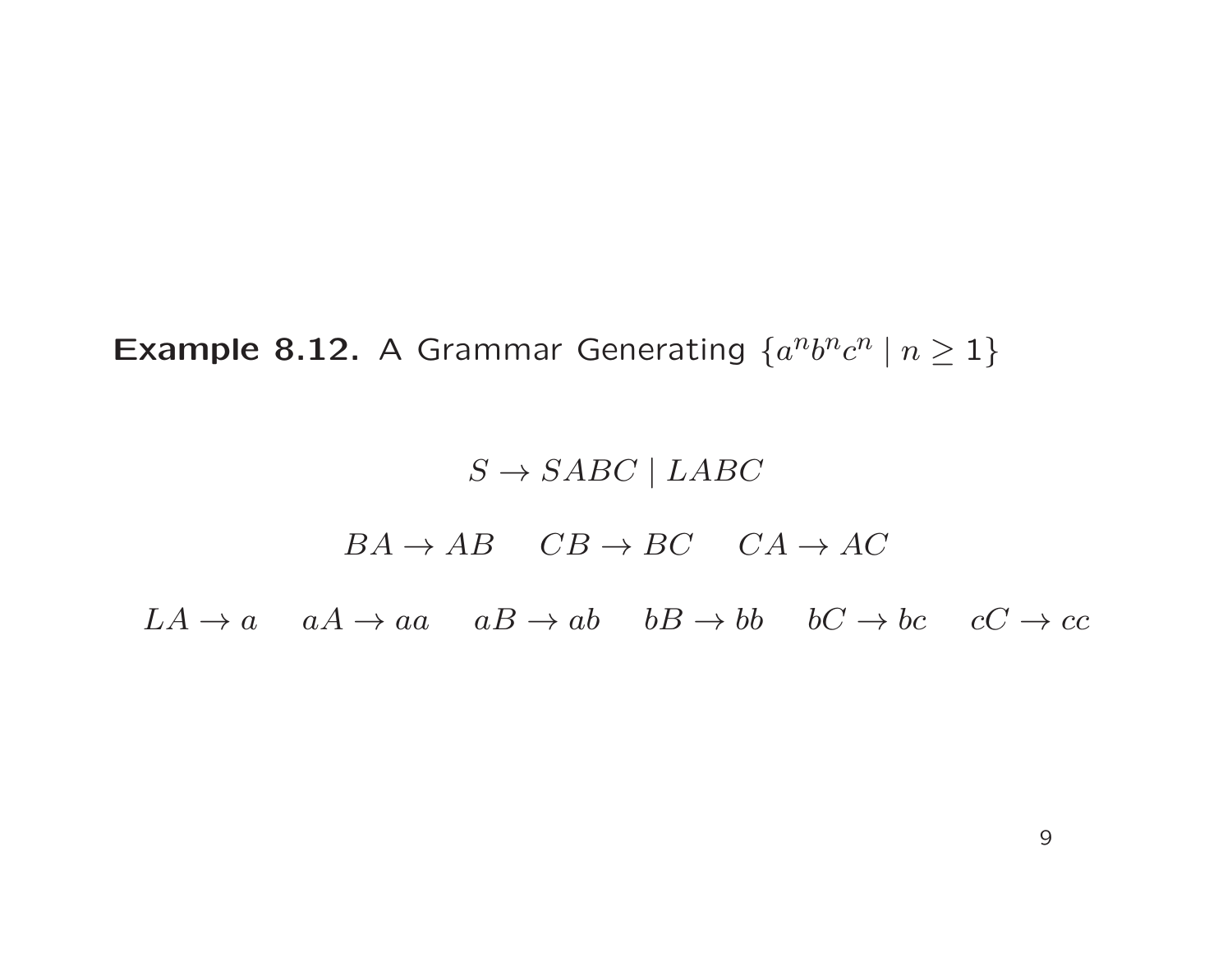**Example 8.11.** A Grammar Generating  $\{a^{2^k} | k \in \mathbb{N}\}\$ 

 ${a, a<sup>2</sup>, a<sup>4</sup>, a<sup>8</sup>, a<sup>16</sup>, \ldots} = {a, aa, aaaa, aaaaaa} a, aaaaaaaaaa} a, \ldots}$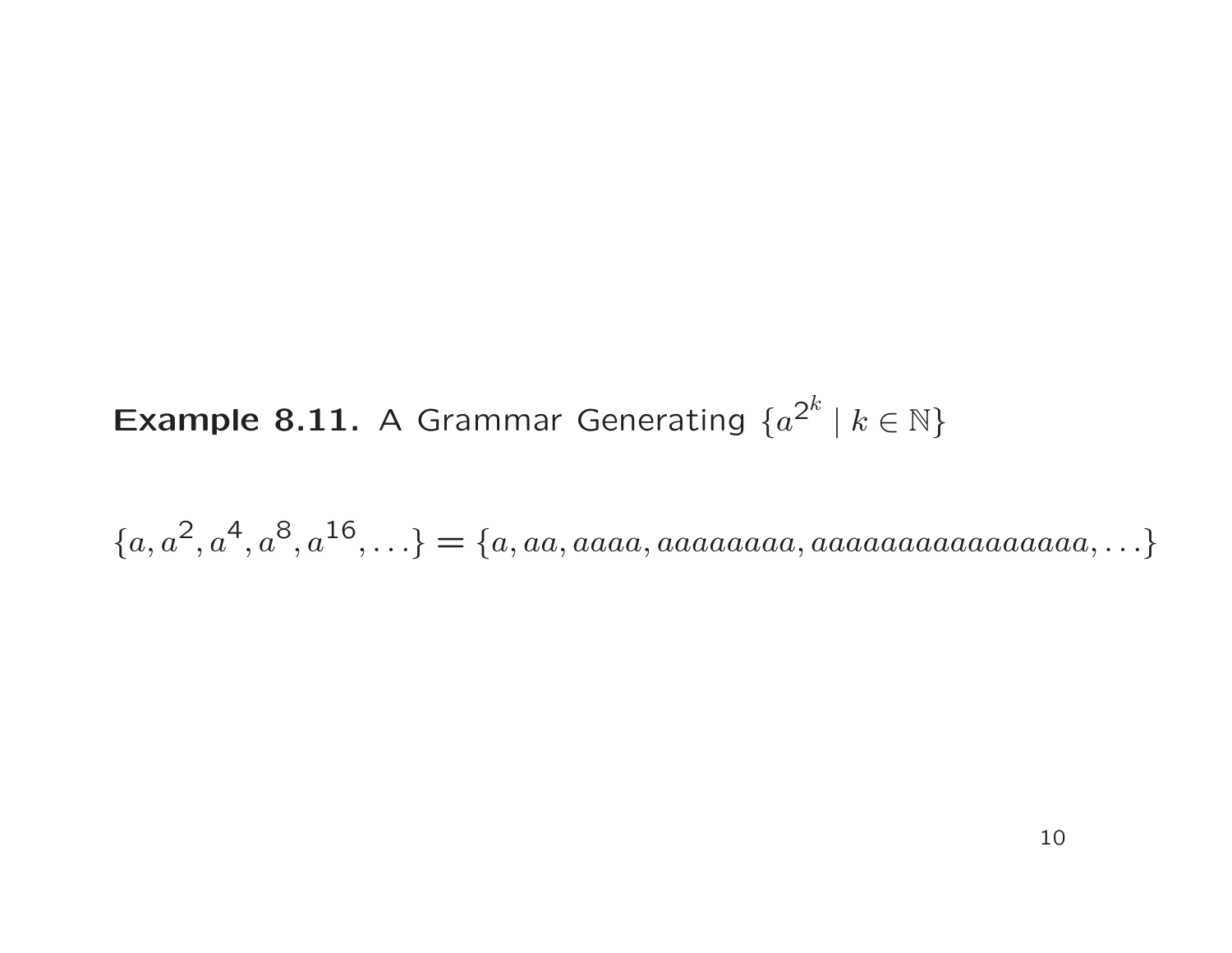**Example 8.11.** A Grammar Generating  $\{a^{2^k} \mid k \in \mathbb{N}\}\$ 

 ${a, a<sup>2</sup>, a<sup>4</sup>, a<sup>8</sup>, a<sup>16</sup>, \ldots} = {a, aa, aaaa, aaaaaa} a, aaaaaaaaaa aaaaa} a, \ldots}$ 

 $S \to LaR$ 

 $L \to LD$   $Da \to aaD$   $DR \to R$ 

 $L \to \Lambda$   $R \to \Lambda$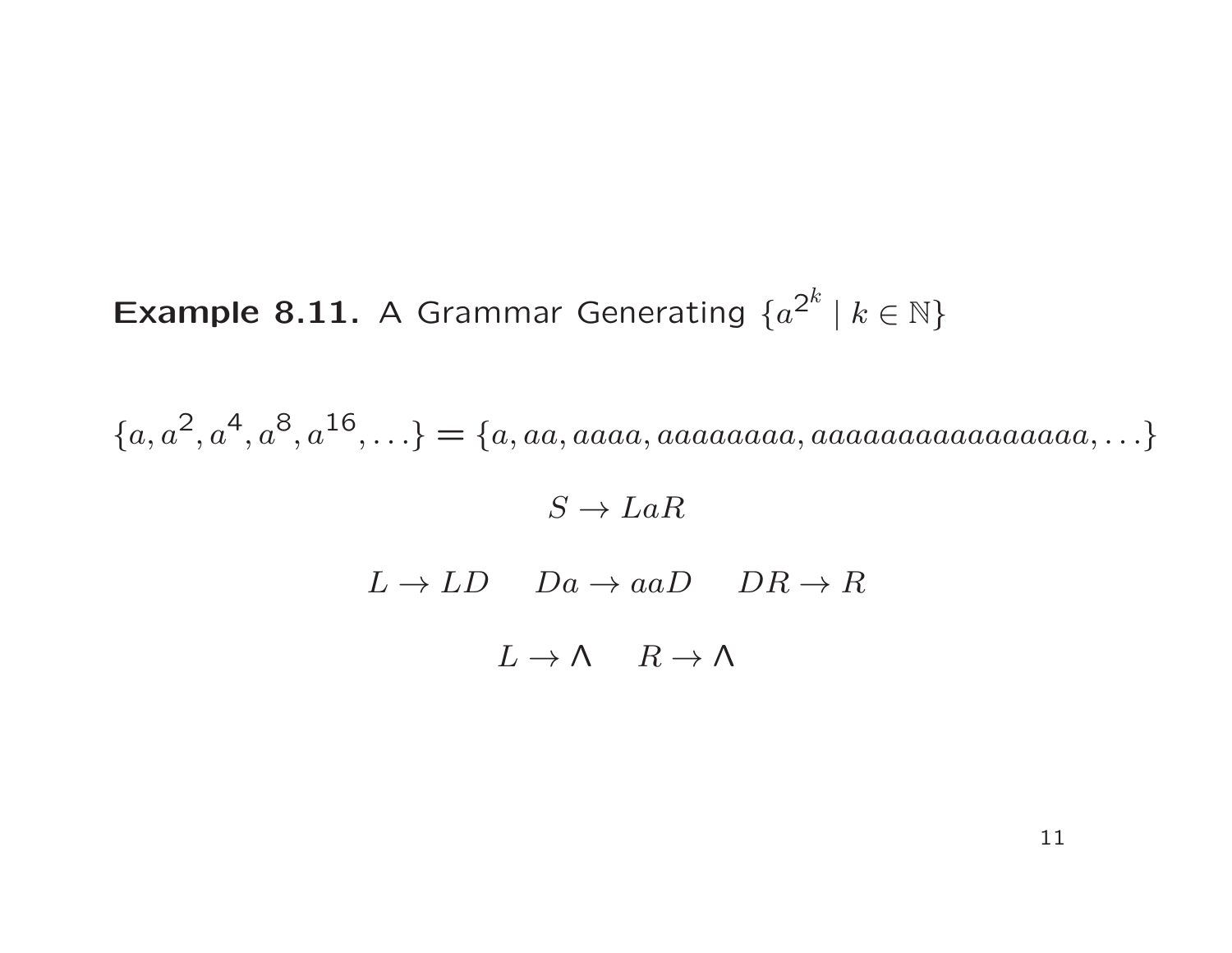#### Example.

An Unrestricted Grammar Generating  $XX = \{xx \mid x \in \{a, b\}^*\}$ First a CFG for  $Pal = \{x \in \{a,b\}^* \mid x = x^r\}$ :  $S \rightarrow aSa$  |  $bSb$  | a | b |  $\Lambda$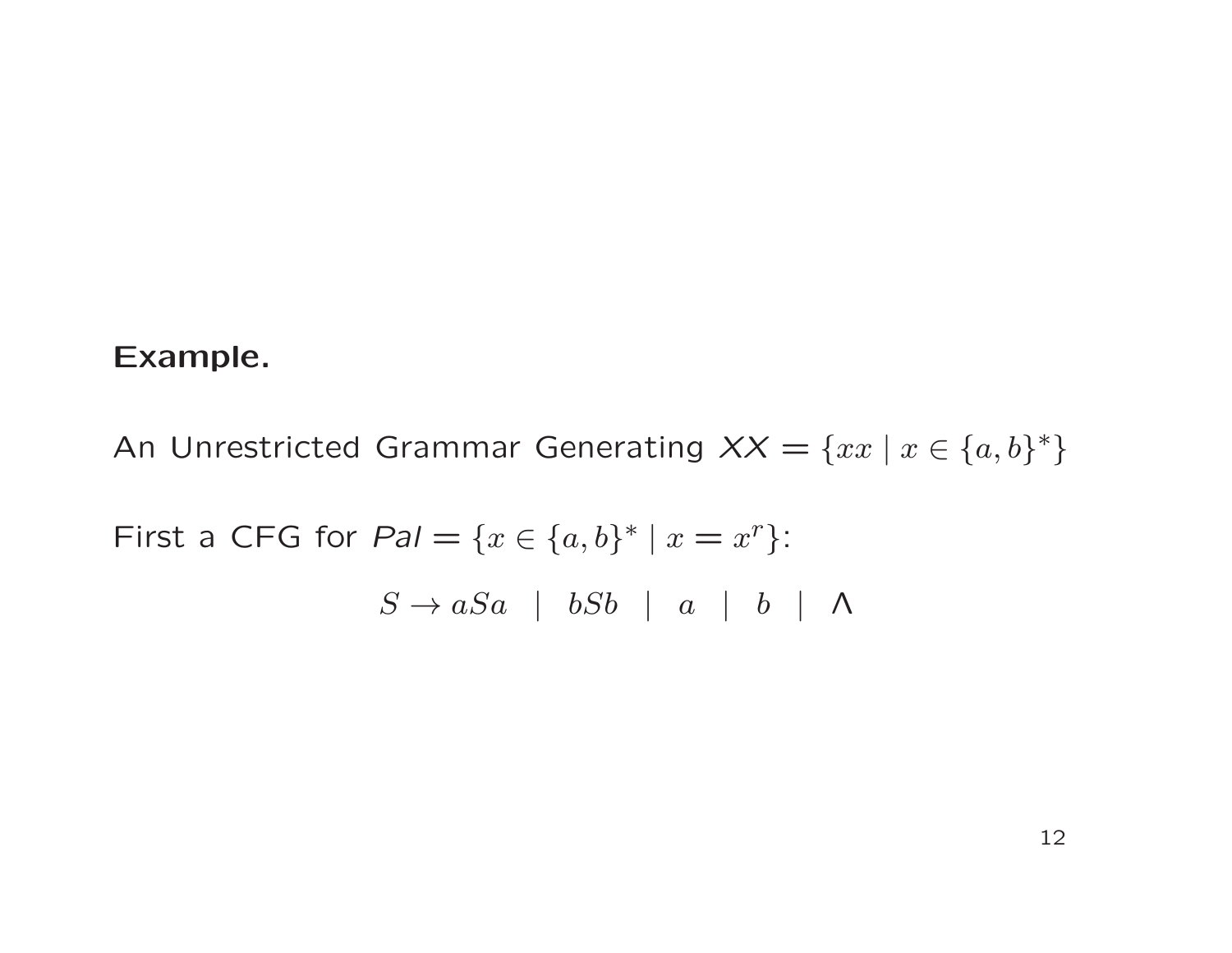#### Example.

An Unrestricted Grammar Generating  $XX = \{xx \mid x \in \{a, b\}^*\}$ 

 $S \rightarrow aAS \mid bBS \mid M$  $Aa \rightarrow aA \quad Ab \rightarrow bA \quad Ba \rightarrow aB \quad Bb \rightarrow bB$  $AM \rightarrow Ma$   $BM \rightarrow Mb$   $M \rightarrow \Lambda$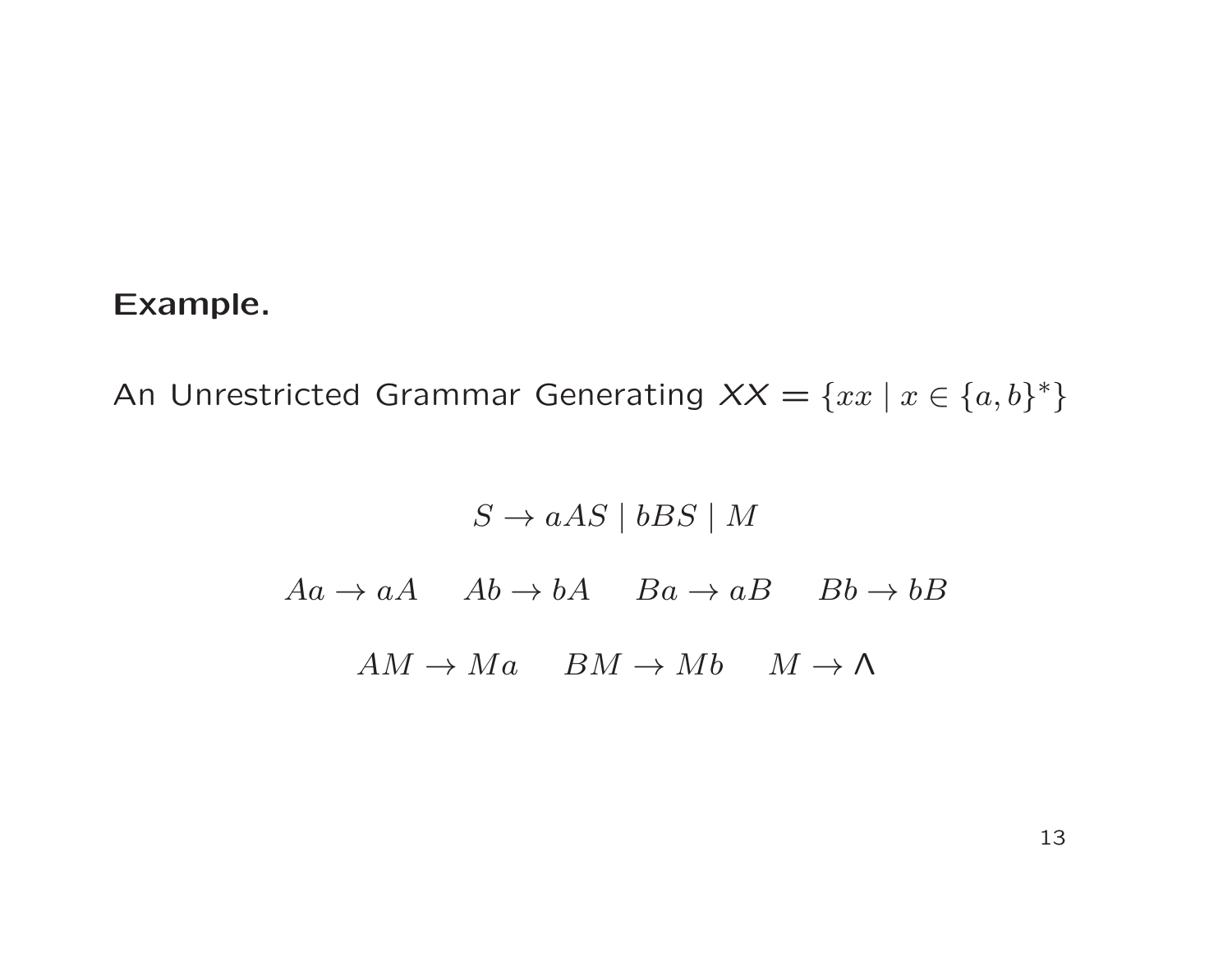#### Theorem 8.13.

For every unrestricted grammar  $G$ , there is a Turing machine  $T$ with  $L(T) = L(G)$ .

#### Proof.

- 1. Move past input
- 2. Simulate derivation in  $G$  on the tape of a Turing machine
- 3. Equal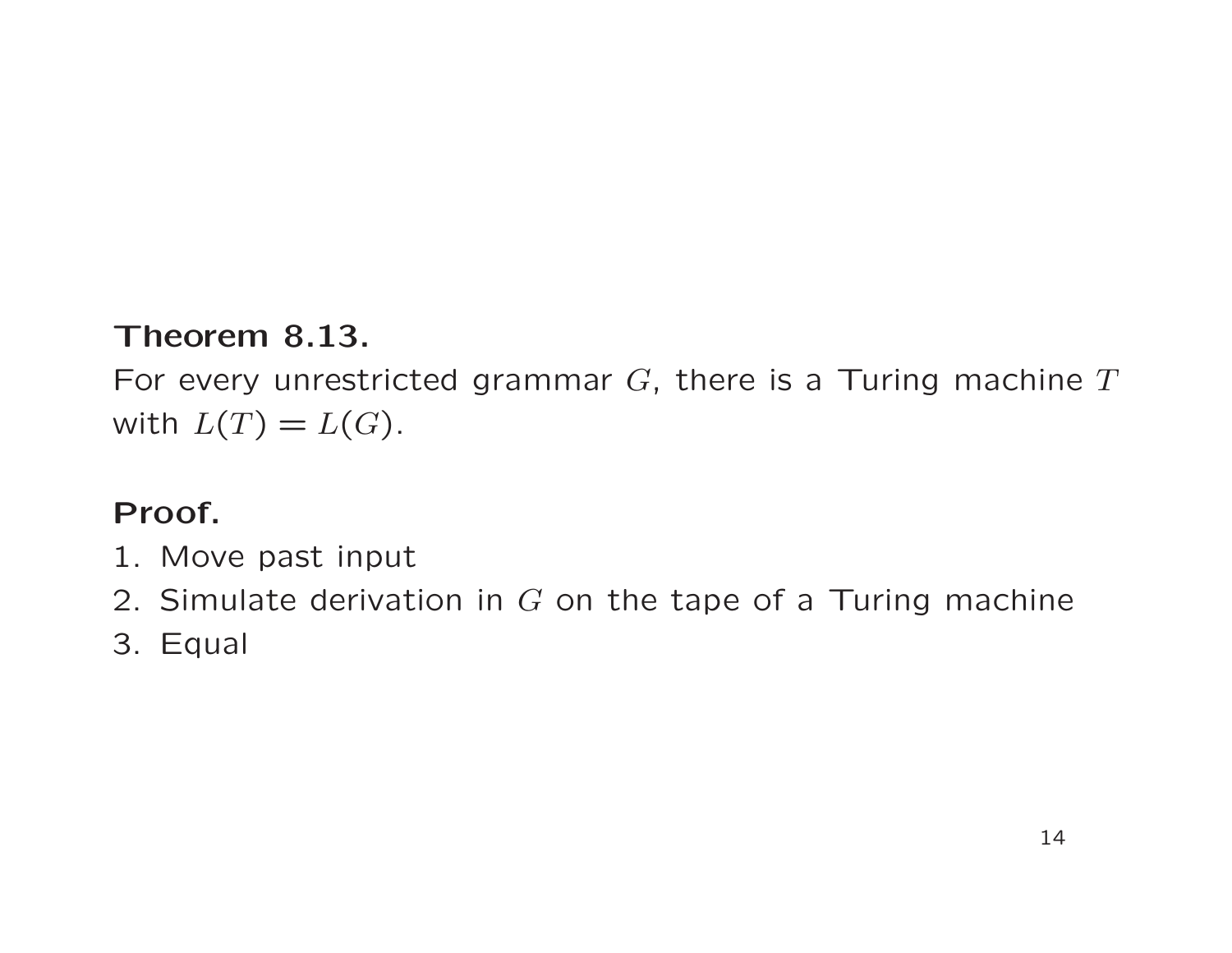#### Theorem 8.13.

For every unrestricted grammar  $G$ , there is a Turing machine  $T$ with  $L(T) = L(G)$ .

#### Proof.

- 1. Move past input
- 2. Simulate derivation in  $G$  on the tape of a Turing machine: Write S on tape

Repeat

- a. Select production  $\alpha \rightarrow \beta$
- b. Select occurrence of  $\alpha$  (if there is one)
- c. Replace occurrence of  $\alpha$  by  $\beta$

until b. fails (caused by . . . )

3. Equal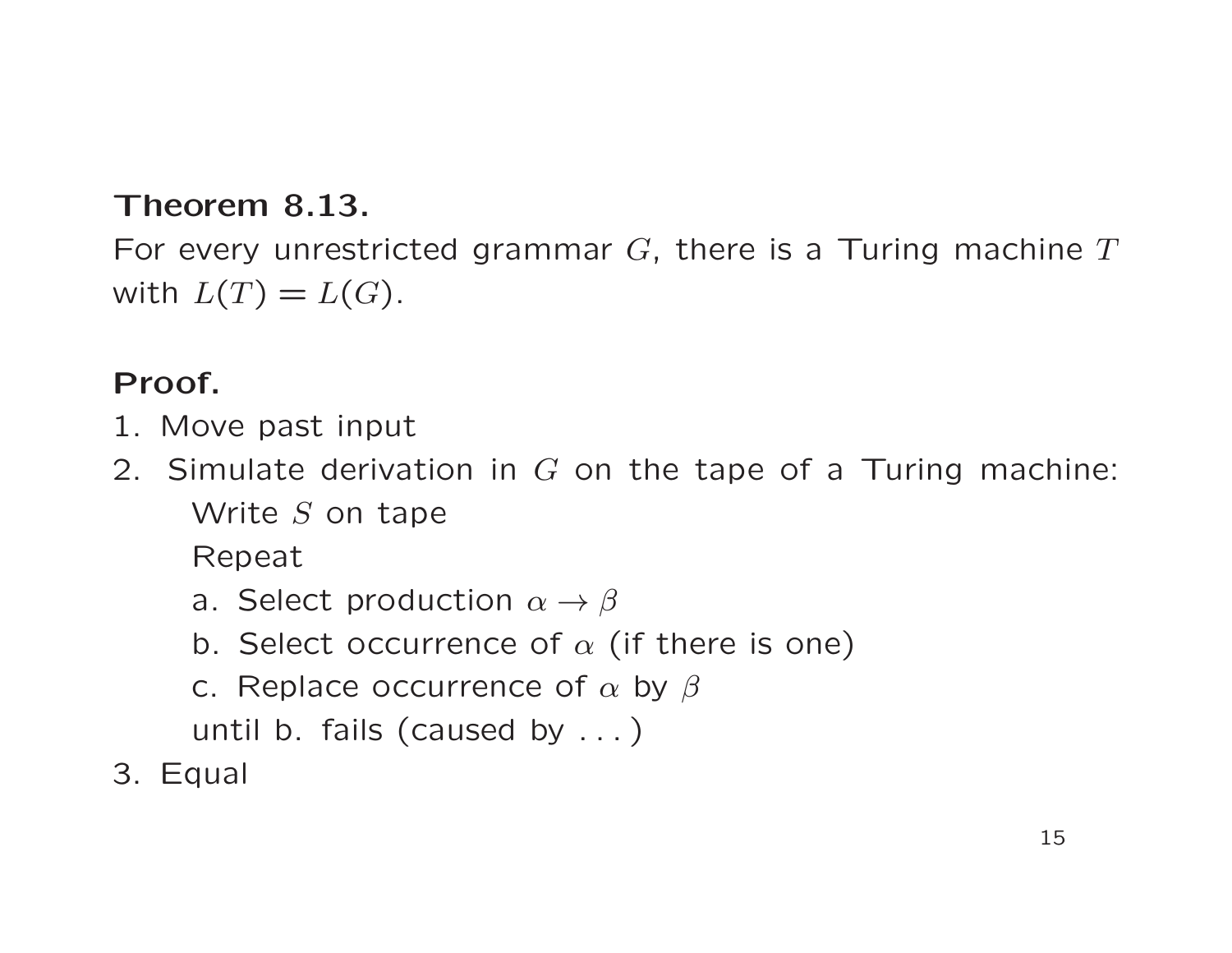#### A slide from lecture 4

#### Theorem 7.31.

For every nondeterministic TM  $T = (Q, \Sigma, \Gamma, q_0, \delta)$ , there is an ordinary (deterministic) TM  $T_1 = (Q_1, \Sigma, \Gamma_1, q_1, \delta_1)$ with  $L(T_1) = L(T)$ .

Moreover, if there is no input on which  $T$  can loop forever, then  $T_1$  also halts on every input.

The proof of this result does not have to be known for the exam.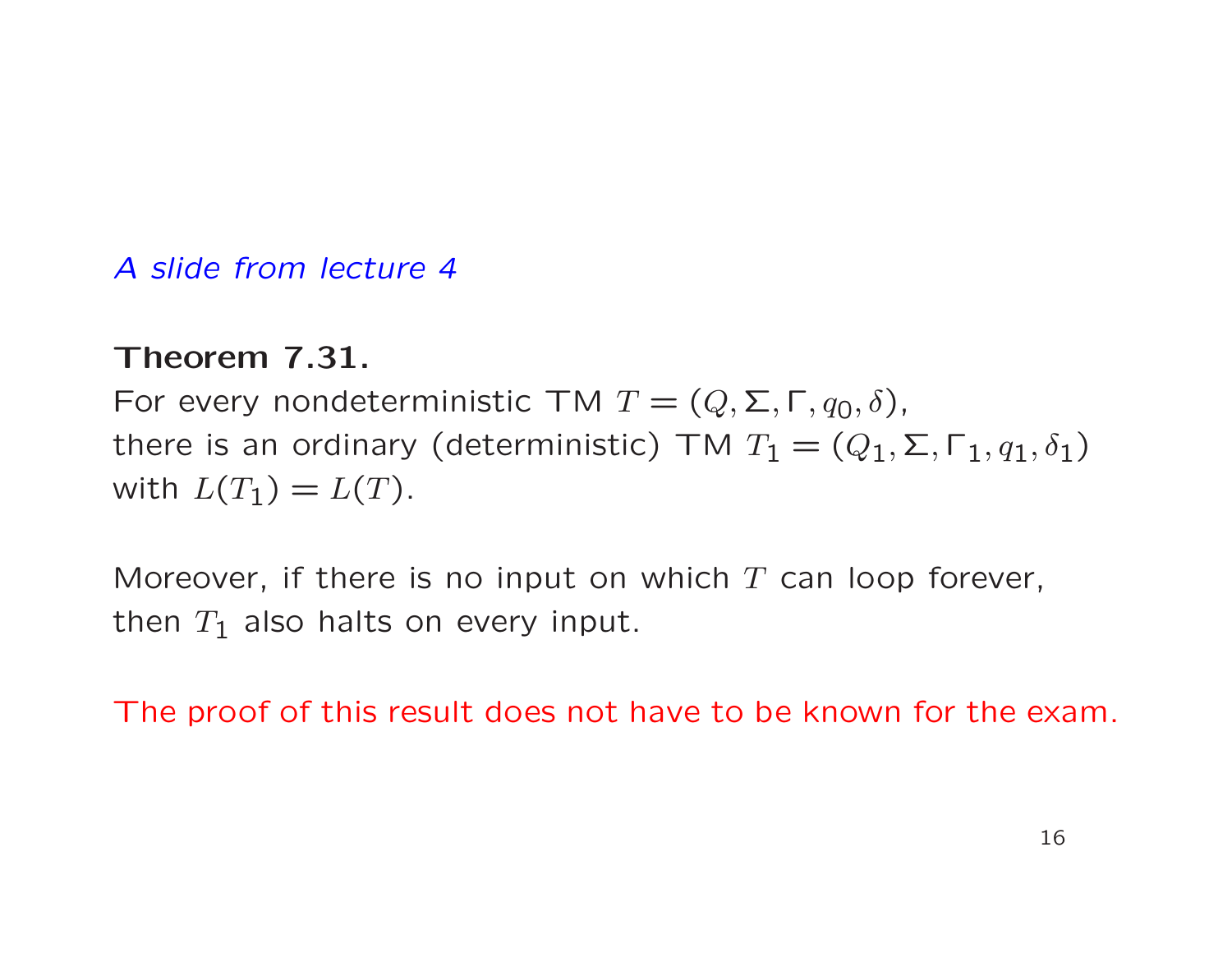#### Example.

(The second part of) the construction from Theorem 8.13 to obtain <sup>a</sup> TM simulating <sup>a</sup> derivation in the unrestricted grammar with productions

$$
S \to aBS \mid \Lambda \quad aB \to Ba \quad Ba \to aB \quad B \to b
$$

See next slide

N.B.:

In next slide, we simulate application of arbitrary production by

- first moving to arbitrary position in current string (at  $q_2$ )
- only then selecting (and applying) <sup>a</sup> possible production

This implementation of the construction must be known for th e exam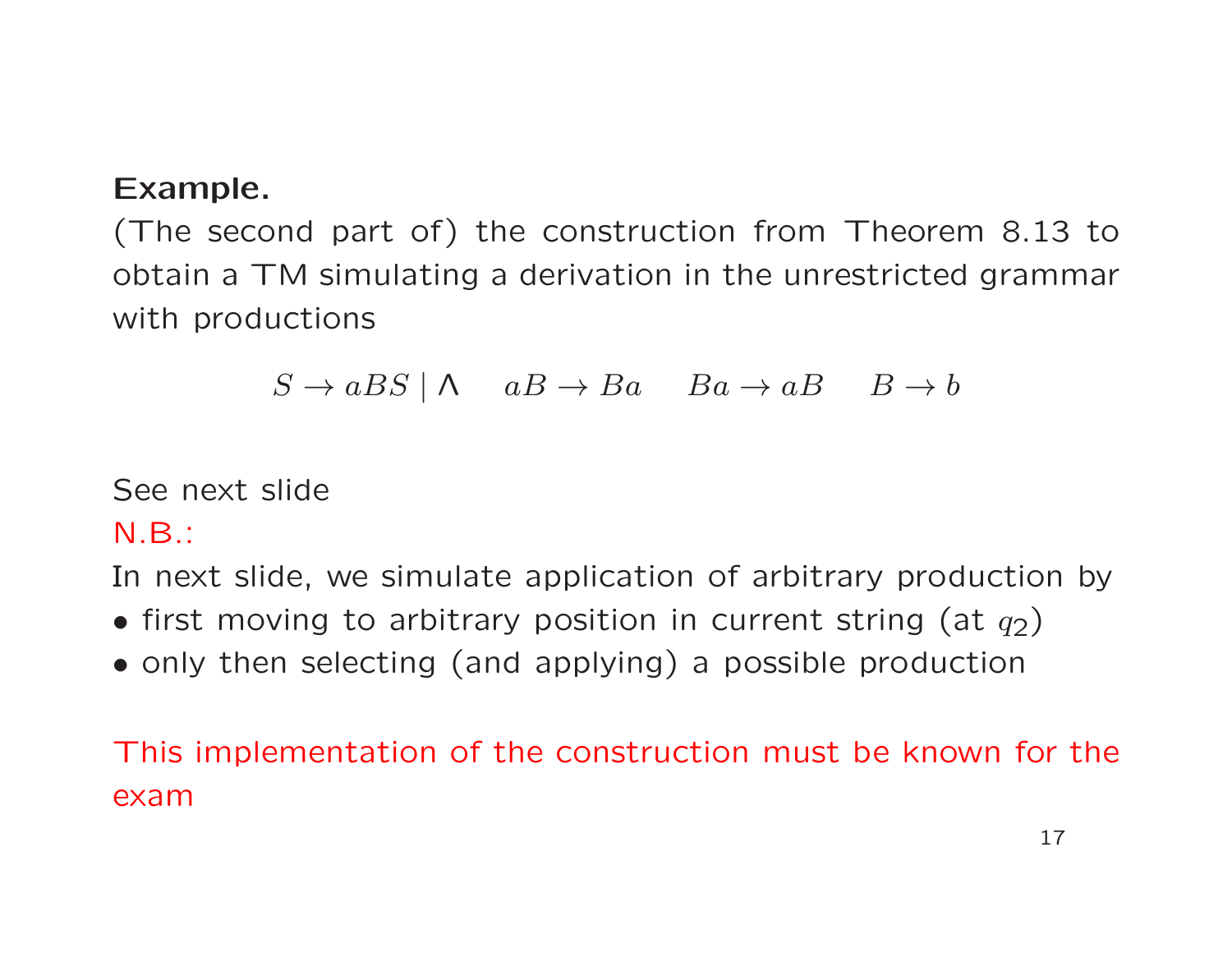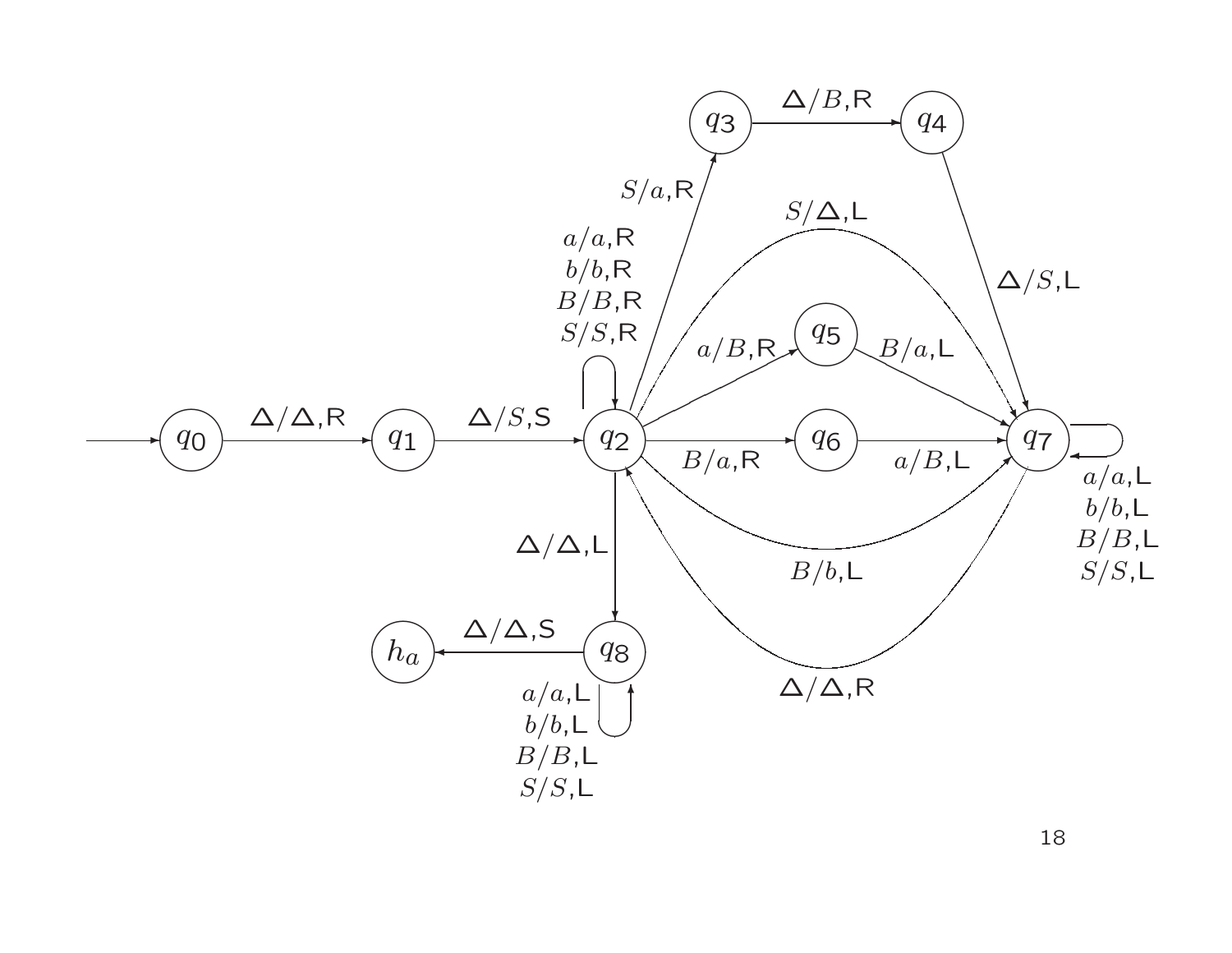#### Theorem 8.14.

For every Turing machine T with input alphabet  $\Sigma$ , there is an unrestricted grammar  $G$ generating the language  $L(T) \subseteq \Sigma^*$ .

#### Proof.

- 1. Generate (every possible) input string for  $T$ .
- 2. Simulate computation of  $T$  for this input string as derivation in grammar.
- 3. If  $T$  reaches accept state, reconstruct original input string.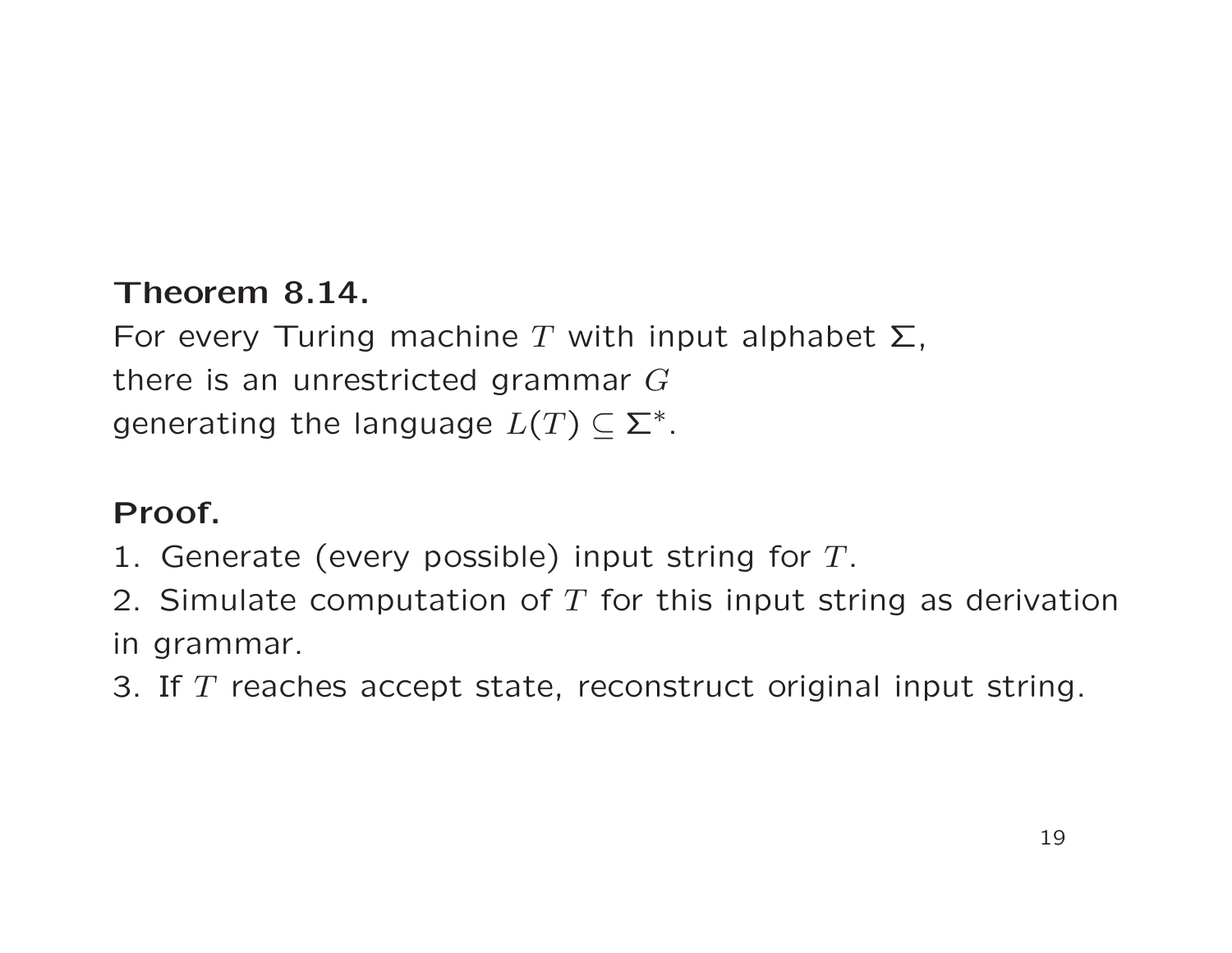(Part of) a slide from lecture 2

#### Notation:

description of tape contents:  $x\underline{\sigma}y$  or  $xy$ 

configuration  $xqy = xqy\Delta = xqy\Delta\Delta$ 

initial configuration corresponding to input  $x$ :  $q_0\Delta x$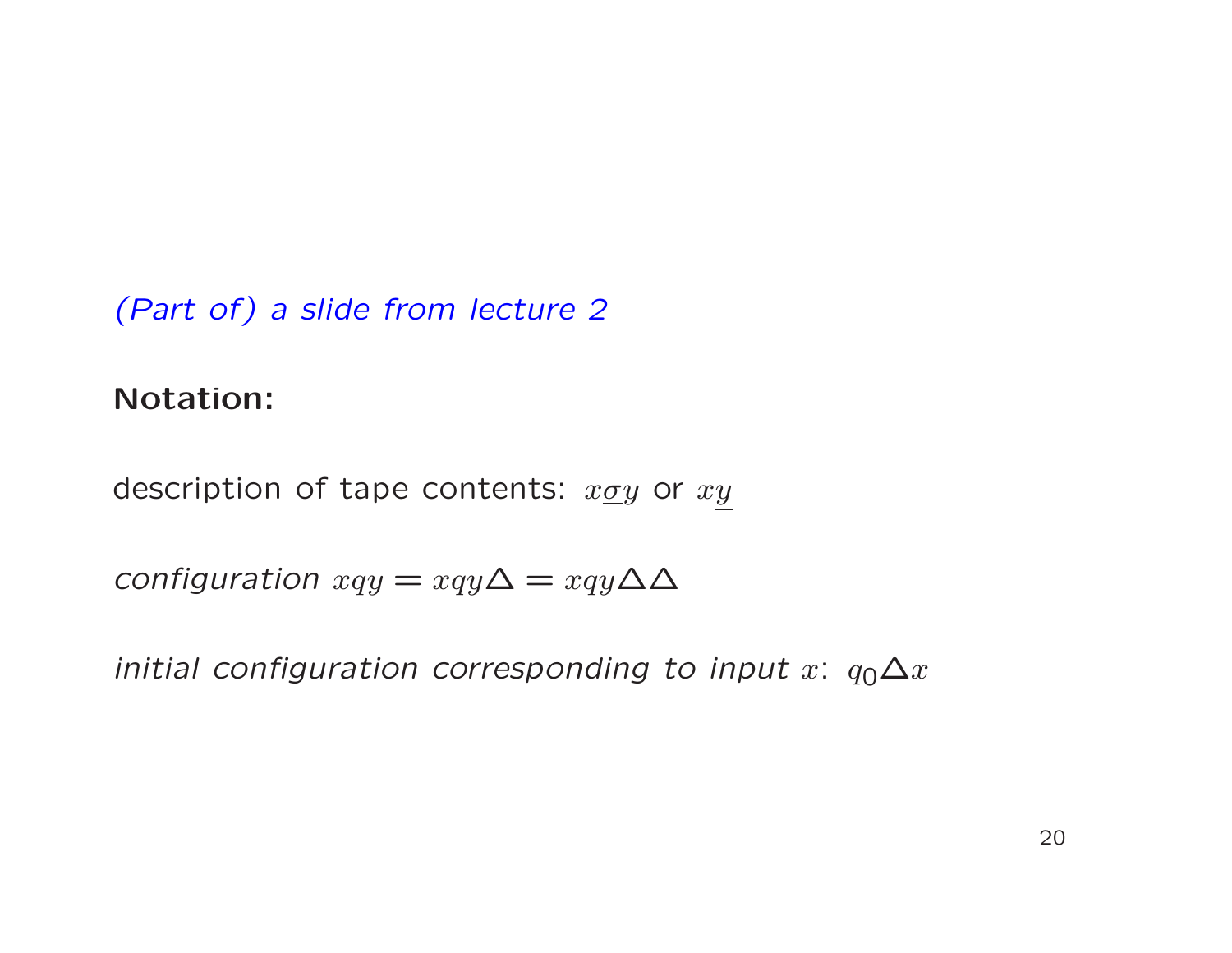

Computation for  $x = ba$ .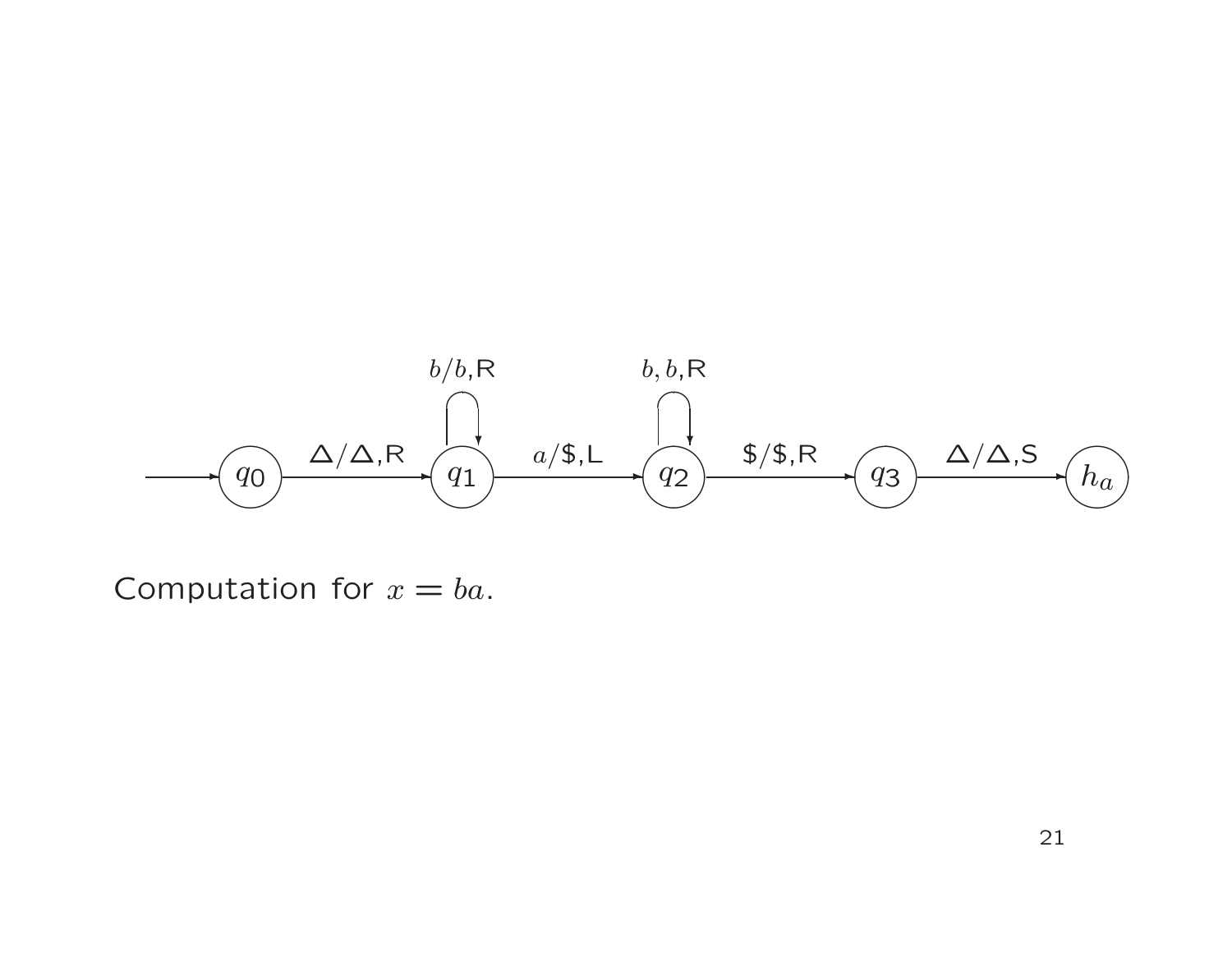#### Theorem 8.14.

For every Turing machine T with input alphabet  $\Sigma$ , there is an unrestricted grammar G generating the language  $L(T) \subseteq \Sigma^*$ .

#### Proof.

1. Generate (every possible) input string for  $T$  (two copies), with additional  $(\Delta \Delta)'$ s and state.

2. Simulate computation of  $T$  for this input string as derivation in grammar (on second copy).

3. If  $T$  reaches accept state, reconstruct original input string.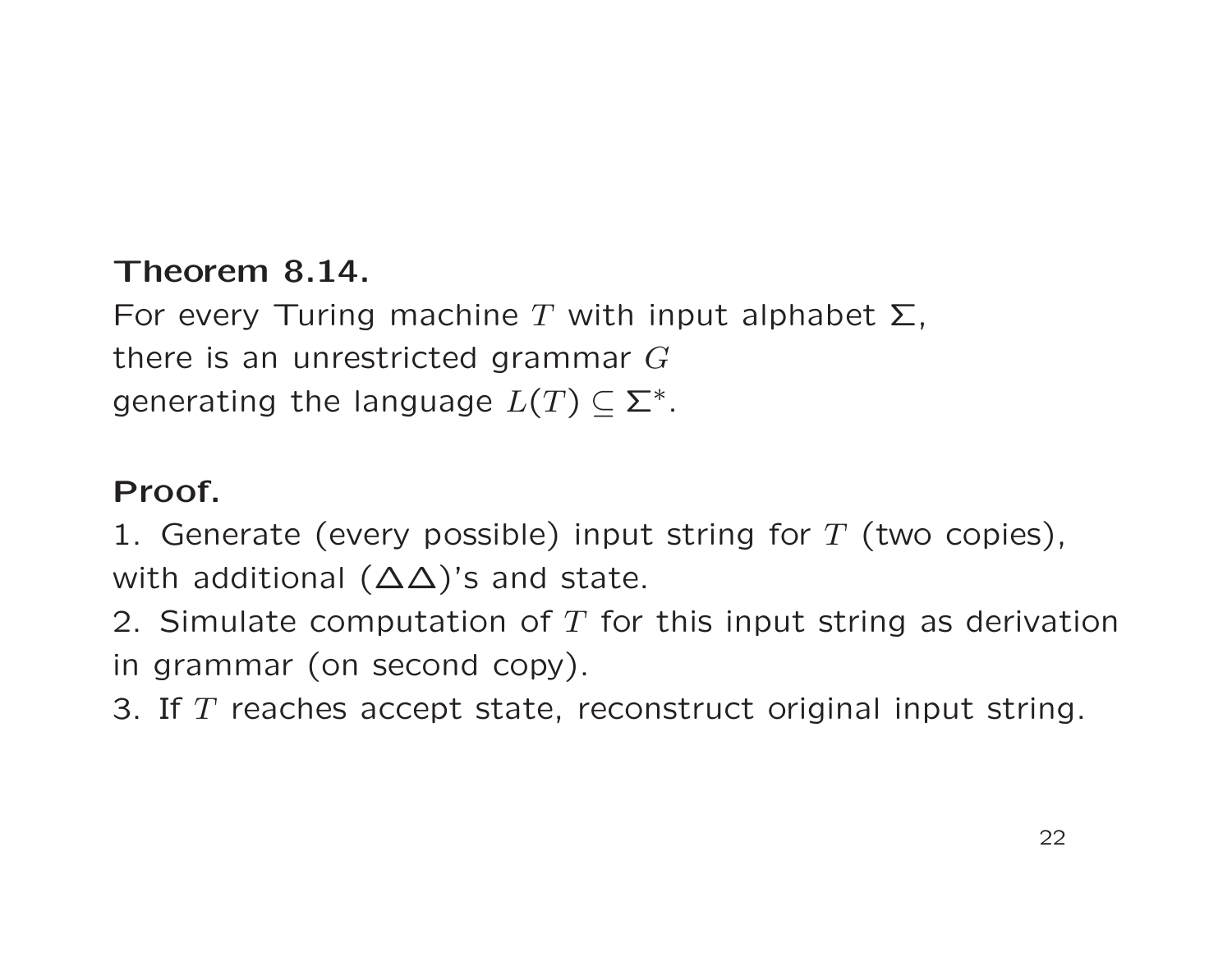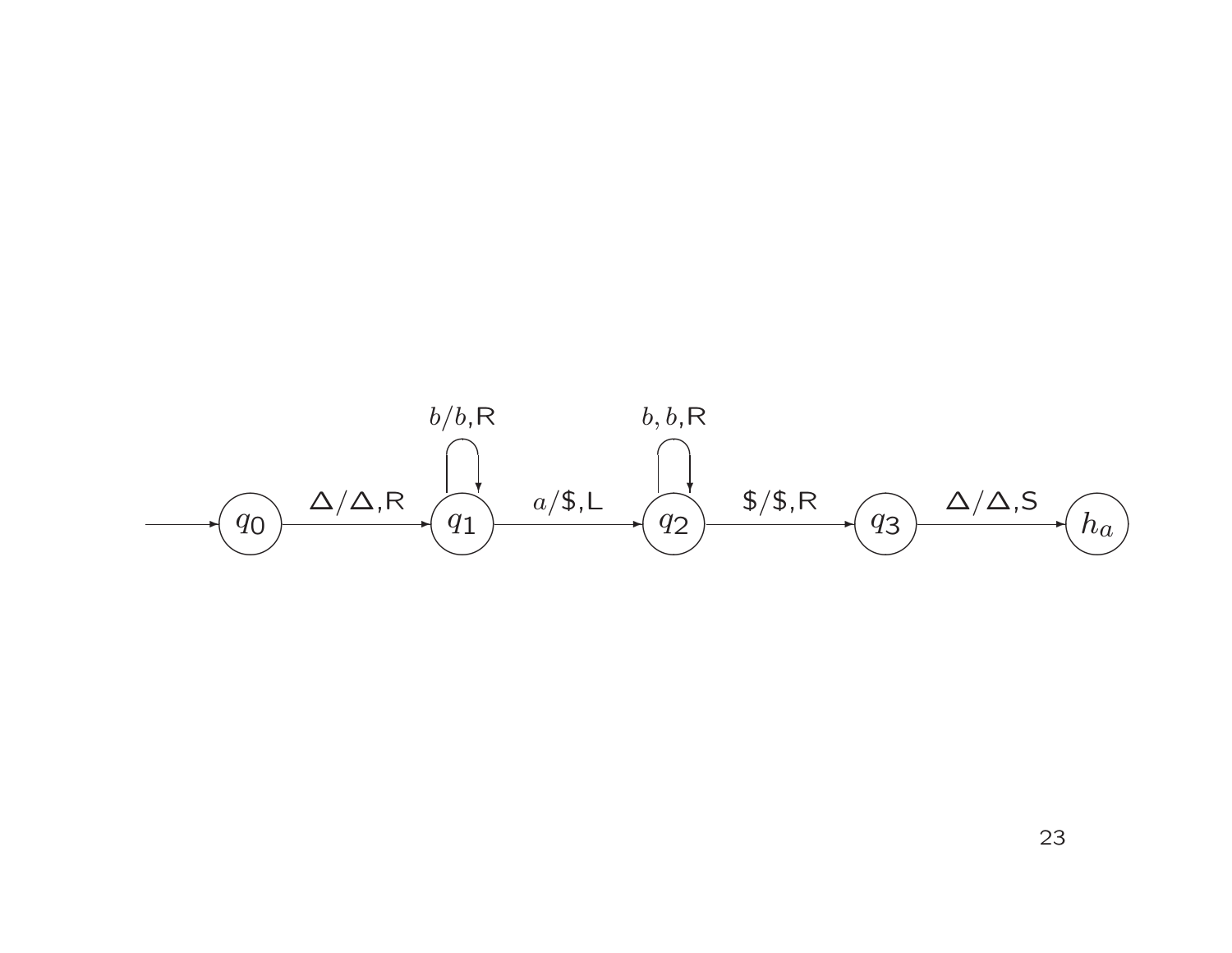3. If  $T$  reaches accept state, reconstruct original input string. . .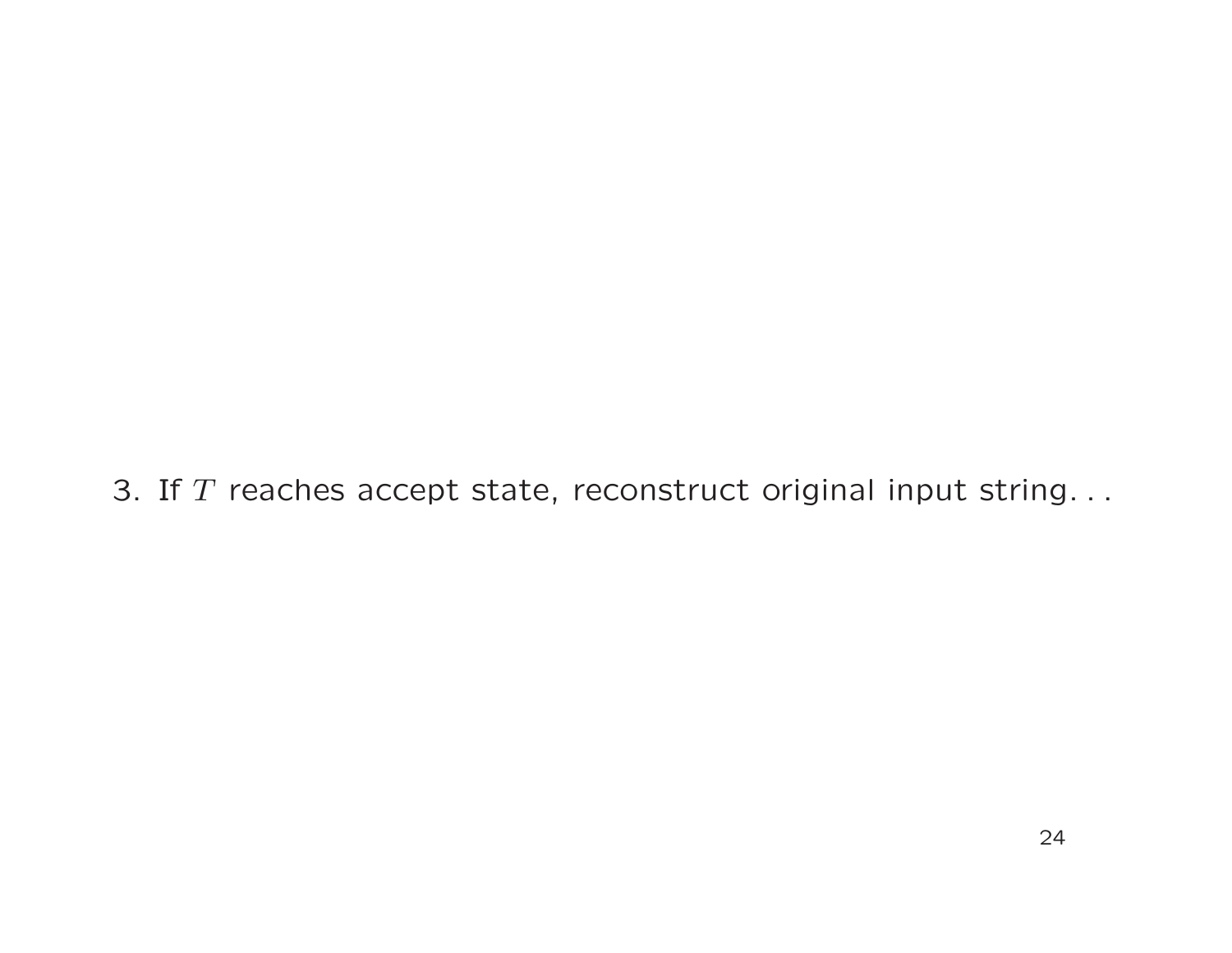#### Theorem 8.14.

For every Turing machine T with input alphabet  $\Sigma$ , there is an unrestricted grammar  $G$ generating the language  $L(T) \subset \Sigma^*$ .

#### Proof.

1. Generate (every possible) input string for  $T$  (two copies), with additional (∆∆)'s and state.

2. Simulate computation of  $T$  for this input string as derivation in grammar (on second copy).

3. If  $T$  reaches accept state, reconstruct original input string.

Ad 2. Move 
$$
\delta(p, a) = (q, b, R)
$$
 of  $T$ 

\nyields production  $p(\sigma_1 a) \rightarrow (\sigma_1 b)q$ 

Ad 3. Propagate 
$$
h_a
$$
 all over the string

\n
$$
h_a(\sigma_1 \sigma_2) \to \sigma_1
$$
, for  $\sigma_1 \in \Sigma$ 

$$
h_a(\Delta \sigma_2) \rightarrow \Lambda
$$